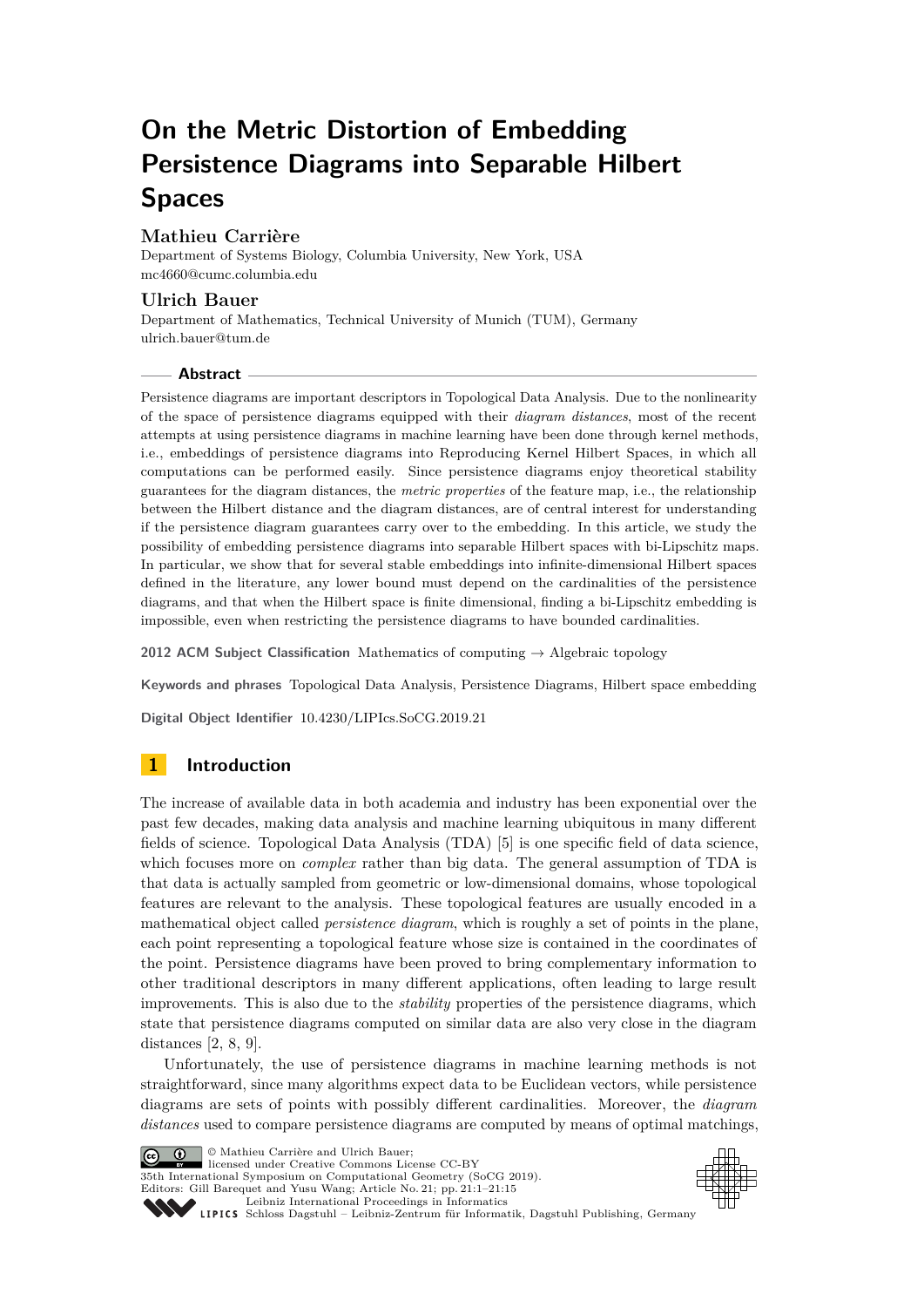#### **21:2 On the Metric Distortion of Embedding PDs into Separable Hilbert Spaces**

and thus are quite different from Euclidean metrics. The usual way to cope with such difficult data is to use *kernel methods*. A kernel is a symmetric function on the data whose evaluation on a pair of data points equals the scalar product of the images of these points under a *feature map* into a Hilbert space, called the *Reproducing Kernel Hilbert Space* of the kernel. Many algorithms can be *kernelized*, such as PCA and SVM, allowing one to handle non-Euclidean data as soon as either a kernel or a feature map is available.

Hence, the question of defining a feature map into a Hilbert space has been intensively studied in the past few years, and, as of today, various methods have been proposed and implemented, either into finite or infinite dimensional Hilbert spaces [\[4,](#page-13-4) [7,](#page-13-5) [21,](#page-14-1) [16,](#page-13-6) [1,](#page-13-7) [6,](#page-13-8) [13\]](#page-13-9). Since persistence diagrams enjoy stability properties, it is also natural to ask the same guarantee for their embeddings. Indeed, various feature maps defined in the literature satisfy a stability property stating that the Hilbert distance between the image of the persistence diagrams is upper bounded by some specific diagram distance, most commonly the 1- Wasserstein diagram distance. In many cases, this upper bound applies only to a restricted set of persistence diagrams with bounded number and bounded range of persistence pairs, and these bounds enter the constant in the stability estimate. However, some unconditional stability results exist as well, e.g., for the Persistence Scale Space feature map [\[21\]](#page-14-1).

A more difficult question is to prove whether a lower bound also holds or not. As a first step in this direction, a lower bound for the *Sliced Wasserstein distance* was proved in [\[6\]](#page-13-8), showing that this metric is equivalent to the first diagram distance. Moreover, since the Sliced Wasserstein distance is conditionally negative definite, a Gaussian kernel can be defined with it with Berg's theorem [\[3\]](#page-13-10). However, even in this case, the resulting Sliced Wasserstein kernel distance is not equivalent to the Sliced Wasserstein distance, and so the corresponding feature map is not guaranteed to be bi-Lipschitz. Thus, the question remained open in general.

#### **Contributions**

In this article, we consider the general question of the existence of bi-Lipschitz embeddings of persistence diagrams into separable Hilbert spaces. More precisely, we show the following results:

- $\blacksquare$  For several stable feature maps defined in the literature, if such a bi-Lipschitz embedding exists for persistence diagrams with bounded number and range of points, then the ratio between upper and lower bound goes to  $\infty$  as the bounds on the number of points in the persistence diagrams and on their range increase to  $\infty$  (Theorem [3.5](#page-6-0) and Proposition [3.9\)](#page-7-0).
- $\blacksquare$  Such a bi-Lipschitz embedding does not exist if the Hilbert space is finite dimensional (Theorem [4.4\)](#page-10-0),

Finally, we also provide experimental evidence of this behavior by computing the metric distortions of various feature maps for persistence diagrams with increasing cardinalities.

## **Related work**

Feature maps for persistence diagrams can be classified into two different classes, depending on whether the corresponding Hilbert space has finite or infinite dimension.

In the infinite dimensional case, the first attempt was that proposed in [\[4\]](#page-13-4), in which persistence diagrams are turned into families of *L* 2 functions, called *landscapes*, by computing the homological rank functions given by the persistence diagram points. Another common way to define a feature map is to see the points of the persistence diagrams as centers of Gaussians with a fixed bandwidth, weighted by the distance of the point to the diagonal.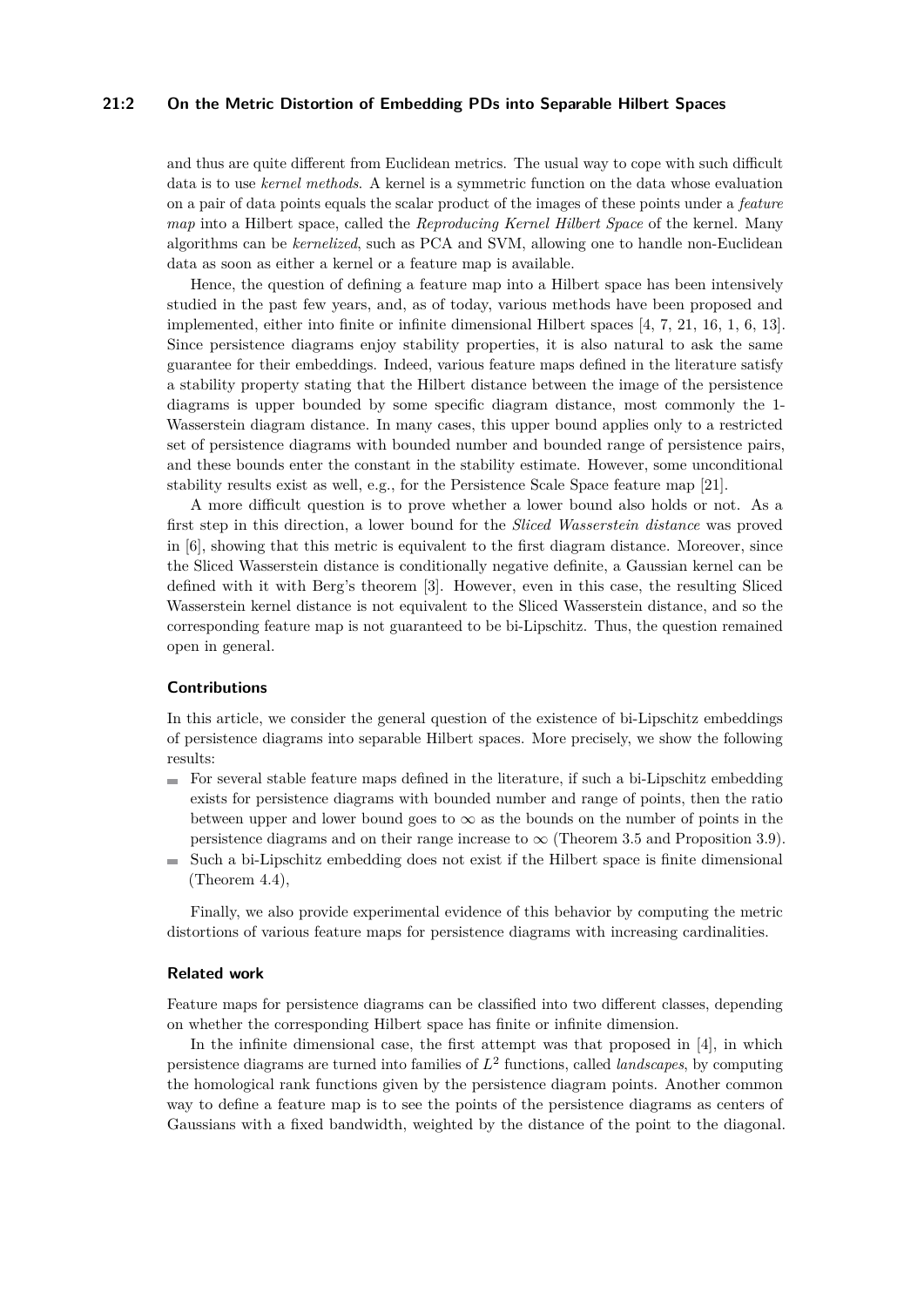This is the approach originally advocated in [\[21\]](#page-14-1), and later generalized in [\[17\]](#page-13-11), leading to the so-called *Persistence Scale Space* and *Persistence Weighted Gaussian* feature maps. Another possibility is to define a Gaussian-like feature map by using the *Sliced Wasserstein distance* between persistence diagrams, which is conditionally negative definite. This implicit feature map, called the *Sliced Wasserstein* map, was defined in [\[6\]](#page-13-8).

In the finite dimensional case, many different possibilities are available. One may consider evaluating a family of tropical polynomials onto the persistence diagram [\[14\]](#page-13-12), taking the sorted vector of the pairwise distances between the persistence diagram points [\[7\]](#page-13-5), or computing the coefficients of a complex polynomial whose roots are given by the persistence diagram points [\[10\]](#page-13-13). Another line of work has been proposed in [\[1\]](#page-13-7) by discretizing the Persistence Scale Space feature map. The idea is to discretize the plane into a fixed grid, and then compute a value for each pixel by integrating Gaussian functions centered on the persistence diagram points. Finally, persistence diagrams have been incorporated in deep learning frameworks in [\[13\]](#page-13-9), in which Gaussian functions (whose means and variances are optimized by the neural network during training) are integrated against persistence diagrams seen as discrete measures.

## **2 Background**

## **2.1 Persistence Diagrams**

*Persistent homology* is a technique of TDA, using concepts from algebraic topology, which allows the user to compute and encode topological information of datasets in a compact descriptor called the *persistence diagram*. Given a space *X* and a continuous and real-valued function  $f: X \to \mathbb{R}$ , the persistence diagram of f can be computed under mild conditions (the function has to be *tame*, see [\[8\]](#page-13-2) for more details), and consists in a finite set of points with multiplicities in the upper-diagonal half-plane  $Dg(f) = \{(x_i, y_i)\} \subset \{(x, y) \in \mathbb{R}^2 : y > x\}.$ This set of points is computed from the family of *sublevel sets* of *f*, that is the sets of the form  $f^{-1}((-\infty, \alpha])$ , for some  $\alpha \in \mathbb{R}$ . More precisely, persistence diagrams encode the different *topological events* that occur as  $\alpha$  increases from  $-\infty$  to  $\infty$ . Such topological events include creation and merging of connected components and cycles in every dimension. For example, when dealing with a point cloud  $\hat{X} \subset \mathbb{R}^n$ , a common strategy to obtain a persistence diagram from  $\hat{X}$  is to set  $X = \mathbb{R}^n$  and to use the Euclidean distance to  $\hat{X}$  as the function f. See also Figure [1](#page-3-0) for another example.

Intuitively, persistent homology records, for each topological feature that appears in the family of sublevel sets, the value  $\alpha_b$  at which the feature appears, called the *birth value*, and the value  $\alpha_d$  at which it gets merged or filled in, called the *death value*. These values are then used as coordinates for a corresponding point in the persistence diagram. In general, depending on the space  $X$ , there will also be topological features for which there is no finite death value. Such features are however not considered in the context of the present paper. Note that several features may have the same birth and death values, so points in the persistence diagram have multiplicities. Moreover, since  $\alpha_d \geq \alpha_b$ , these points are always located above the diagonal  $\Delta = \{(x, x) : x \in \mathbb{R}\}\.$  A general intuition about persistence diagrams is that the distance of a point to  $\Delta$  is a direct measure of its relevance: if a point is close to  $\Delta$ , it means that the corresponding cycle got filled in right after its appearance, thus suggesting that it is likely due to noise in the dataset. On the contrary, points that are far away from  $\Delta$  represent cycles with a significant life span, and are more likely to be relevant for the analysis. We refer the interested reader to [\[11,](#page-13-14) [19\]](#page-13-15) for more details about persistent homology.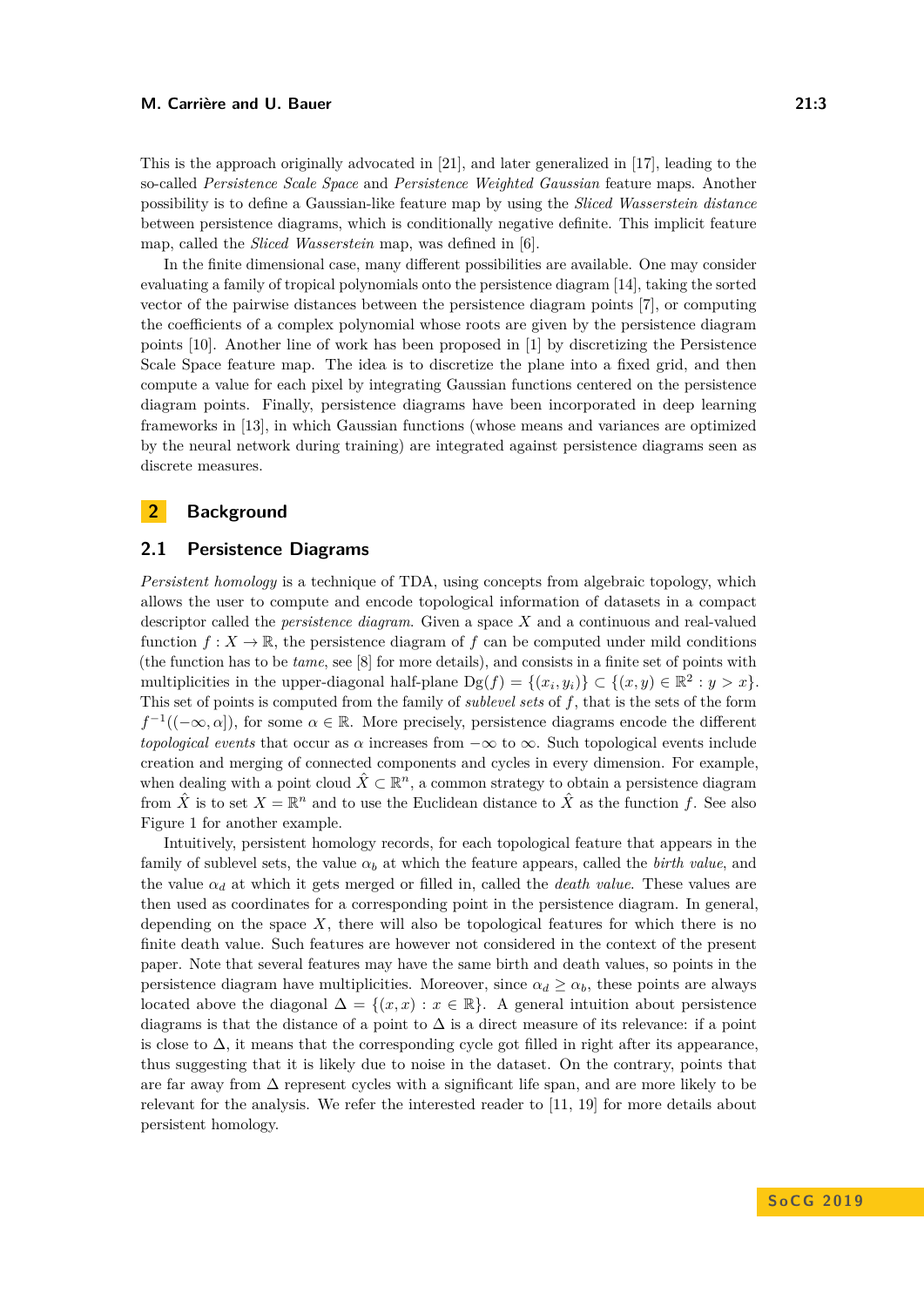<span id="page-3-0"></span>

**Figure 1** Example of persistence diagram computation. The space we consider is a blurry image of a zero, and the function *f* that we use is the grey level value on each pixel. We show four different sublevel sets of *f*. For each sublevel set, the corresponding pixels are displayed in pink color. In the first sublevel set, two connected components are present in the sublevel set, so we start two intervals *I*<sup>1</sup> and *I*2. In the second one, one connected component got merged to the other, so we stop the corresponding interval *I*2, and a cycle (loop) is created, so we start a third interval *I*3. In the third sublevel set, a new small cycle is created, as well as three more connected components. In the fourth sublevel set, all pixels belong to the set: all cycles are filled in and all connected components are merged together, so all intervals end here. Finally, each interval  $I_k$  is represented as a point  $P_k$  in the plane (using the endpoints as coordinates).

### **Notation**

Let  $D$  be the set of persistence diagrams with at most a countable number of points. More formally, D can be equivalently defined as a set of multiplicity functions  $\{m : \mathbb{R}^2 \setminus \Delta \to \mathbb{R}^2 \}$  $\mathbb{N}$ : supp $(m)$  is countable, where each point  $q \in \text{supp}(m)$  is a point in the corresponding persistence diagram with multiplicity  $m(q)$ . Let  $\mathcal{D}_N$  be the set of persistence diagrams with less than *N* points, i.e.,  $\mathcal{D}_N = \{m : \mathbb{R}^2 \setminus \Delta \to \mathbb{N} : \sum_q m(q) < N\}$ . Let  $\mathcal{D}^L$  be the space of persistence diagrams included in  $[-L, L]^2$ , i.e.,  $\mathcal{D}^L = \{m : \mathbb{R}^2 \setminus \Delta \to \mathbb{N} : \operatorname{supp}(m) \subset [-L, L]^2\}.$ Finally, let  $\mathcal{D}_{N}^{L}$  be the space of persistence diagrams with less than *N* points included in  $[-L, L]^2$ , i.e.,  $\mathcal{D}_N^L = \mathcal{D}_N \cap \mathcal{D}^L$ . Obviously, we have the following sequences of (strict) inclusions:  $\mathcal{D}_N^L \subset \mathcal{D}_N \subset \mathcal{D}$ , and  $\mathcal{D}_N^L \subset \mathcal{D}^L \subset \mathcal{D}$ .

#### **Diagram distances**

Persistence diagrams can be efficiently compared using the *diagram distances*, which is a family of distances parametrized by an integer *p* that rely on the computation of *partial matchings*. Recall that two persistence diagrams  $Dg_1$  and  $Dg_2$  may have different number of points. A *partial matching*  $\Gamma$  between  $Dg_1$  and  $Dg_2$  is a subset of  $Dg_1 \times Dg_2$ . It comes along with  $\Gamma_1$  (resp.  $\Gamma_2$ ), which is the set of points of  $Dg_1$  (resp.  $Dg_2$ ) that are not matched to a point of  $Dg_2$  (resp.  $Dg_1$ ) by Γ. The *p*-cost of Γ is given as:

$$
c_p(\Gamma)=\sum_{(p,q)\in \Gamma} \|p-q\|_\infty^p+\sum_{p\in \Gamma_1} \|p-\Delta\|_\infty^p+\sum_{q\in \Gamma_2} \|q-\Delta\|_\infty^p.
$$

The *p*-diagram distance is then defined as the cost of the best partial matching: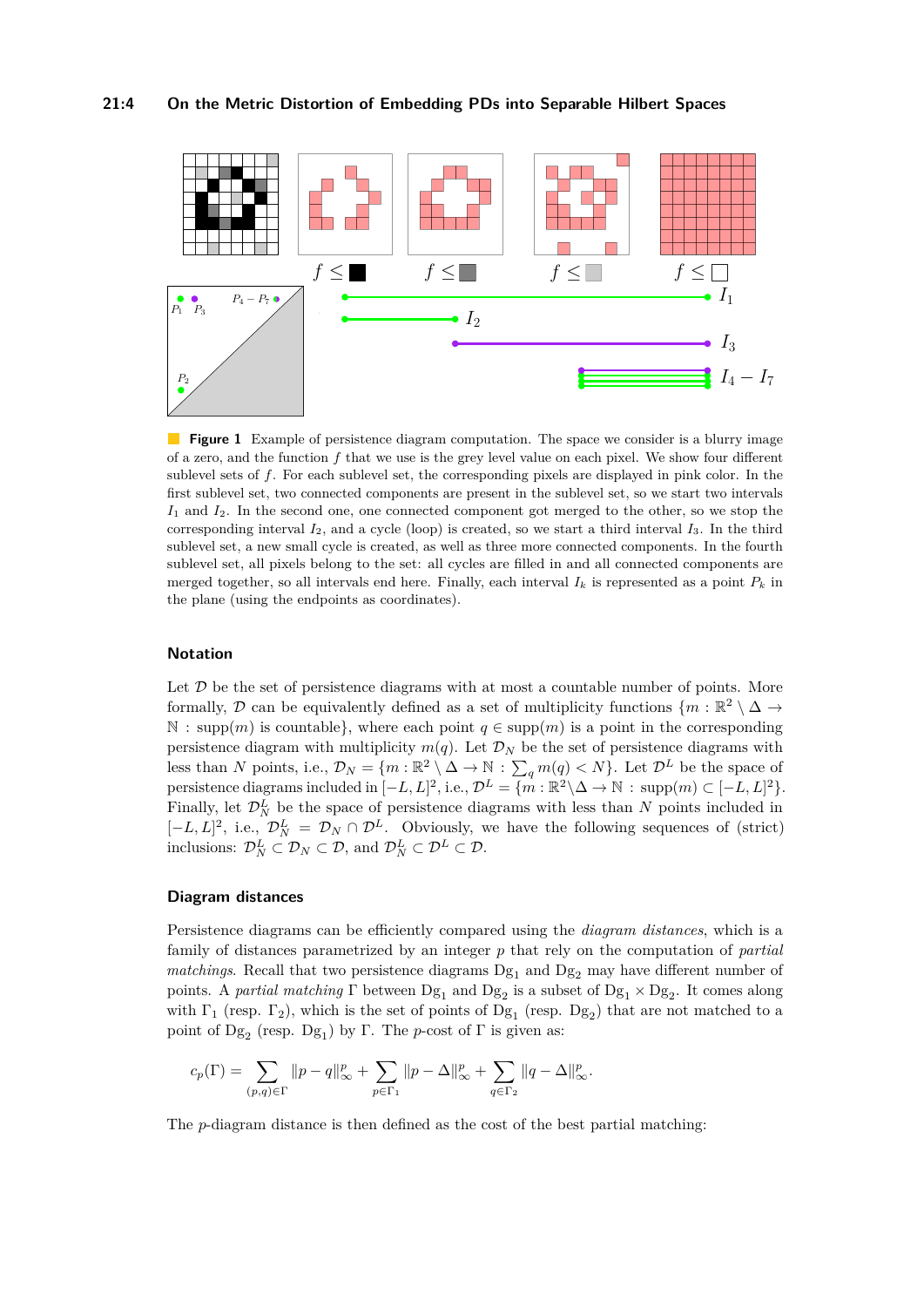$\blacktriangleright$  **Definition 2.1.** *Given two persistence diagrams*  $Dg_1$  *and*  $Dg_2$ *, the p*-diagram distance  $d_p$ *is defined as:*

 $d_p(\text{Dg}_1, \text{Dg}_2) = \inf_{\Gamma} \sqrt[p]{c_p(\Gamma)}.$ 

Note that in the literature, these distances are often called the *Wasserstein distances* between persistence diagrams. Here, we follow the denomination of [\[6\]](#page-13-8). In particular, taking a maximum instead of a sum in the definition of the cost,

$$
c_\infty(\Gamma)=\max_{(p,q)\in\Gamma}\|p-q\|_\infty+\max_{p\in\Gamma_1}\|p-\Delta\|_\infty+\max_{q\in\Gamma_2}\|q-\Delta\|_\infty.
$$

allows to add one more distance in the family, the *bottleneck distance*  $d_{\infty}(\text{Dg}_1, \text{Dg}_2)$  = inf<sub>Γ</sub>  $c_{\infty}(\Gamma)$ .

#### **Stability**

A useful property of persistence diagrams is their *stability* in terms of the data generating the diagrams. Indeed, it is well known in the literature that persistence diagrams computed from close functions are close themselves in the bottleneck distance:

▶ **Theorem 2.2** ([\[8,](#page-13-2) [9\]](#page-13-3)). *Given two tame functions*  $f, q: X \rightarrow \mathbb{R}$ , one has the following *inequality:*

$$
d_{\infty}(\mathcal{D}\mathcal{g}(f), \mathcal{D}\mathcal{g}(g)) \le \|f - g\|_{\infty}.\tag{1}
$$

In other words, the map Dg is 1-Lipschitz. Note that stability results exist as well for the other diagram distances, but these results are weaker than the above Lipschitz condition, and they require more conditions – see [\[19\]](#page-13-15).

## **2.2 Bi-Lipschitz embeddings.**

The main question that we adress in this article is the one of preserving the persistence diagram metric properties when using embeddings into Hilbert spaces. For instance, one may ask the images of persistence diagrams under a feature map into a Hilbert space to be stable as well. A natural question is then whether a lower bound also exists, i.e., whether the feature map  $\Phi$  is a *bi-Lipschitz embedding* between  $(\mathcal{D}, d_n)$  and  $\mathcal{H}$ .

 $\triangleright$  **Definition 2.3.** *Let*  $(X, d_X)$  *and*  $(Y, d_Y)$  *be two metric spaces. A* bi-Lipschitz embedding *between*  $(X, d_X)$  *and*  $(Y, d_Y)$  *is a map*  $\Phi: X \to Y$  *such that there are constants*  $0 < A, B < \infty$ *such that*

$$
A d_X(x, x') \le d_Y(\Phi(x), \Phi(x')) \le B d_X(x, x')
$$

*for any*  $x, x' \in X$ *. The metrics*  $d_X$  *and*  $d_Y$  *are called* strongly equivalent, and the constants *A* and *B* are called the lower and upper *metric distortion bounds, respectively.* If  $A = B = 1$ *,* Φ *is called an* isometric *embedding.*

Note that this definition is equivalent to the commonly used definition, which additionally requires  $A = \frac{1}{B}$ .

 $\triangleright$  Remark 2.4. Finding an isometric embedding of persistence diagrams into a Hilbert space is impossible since geodesics are unique in a Hilbert space, while this is not the case for persistence diagrams, as shown in the proof of Proposition 2.4 in [\[23\]](#page-14-2).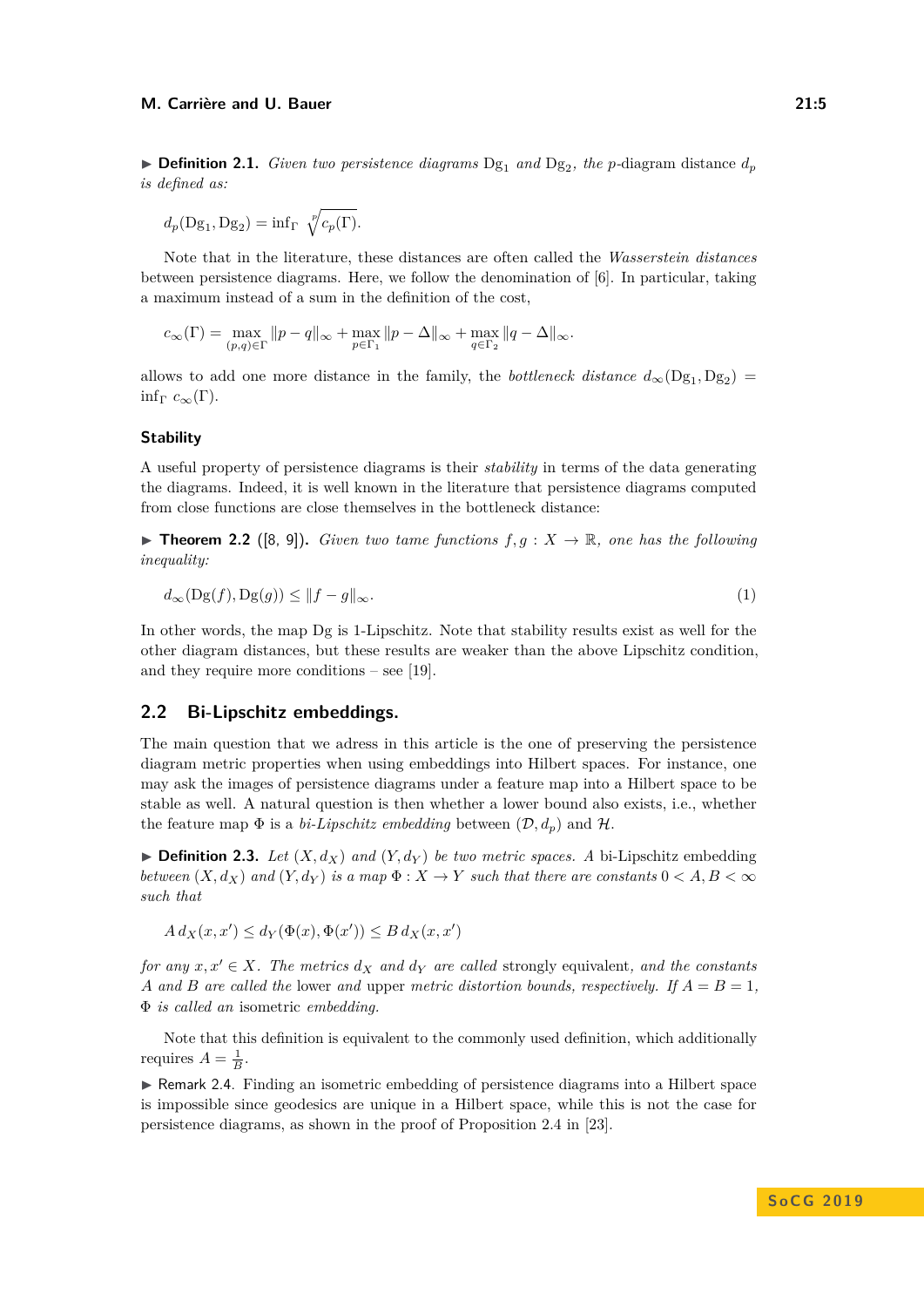#### **21:6 On the Metric Distortion of Embedding PDs into Separable Hilbert Spaces**

I Remark 2.5. For feature maps that are *bounded*, i.e., those maps Φ such that there exists a constant  $C > 0$  for which  $\|\Phi(Dg)\| \leq C$  for all Dg, it is obviously impossible to find a bi-Lipschitz embedding. This involves for instance the Sliced Wasserstein (SW) feature map [\[6\]](#page-13-8), which is defined implicitly from a Gaussian-like function.

## **3 Mapping into separable Hilbert spaces**

In our first main result, we use *separability* to determine whether a bi-Lipschitz embedding can exist between the space of persistence diagrams and a Hilbert space.

I **Definition 3.1.** *A metric space is called* separable *if it has a dense countable subset.*

For instance, the following three Hilbert spaces (equipped with their canonical metrics) are separable:  $\mathbb{R}^n$ ,  $\ell_2$  and  $L_2(\Omega)$ , where  $\Omega$  is separable. The two following results describe well-known properties of separable spaces.

 $\triangleright$  **Proposition 3.2.** *Any subspace of a separable metric space is separable as well.* 

**Proposition 3.3.** Let  $(X, d_X)$  and  $(Y, d_Y)$  be two metric spaces, and assume there is a  $b$ *i-Lipschitz embedding*  $\Phi: X \to Y$ , with Lipschitz constants A and B. Then X is separable *if and only if* im(Φ) *is separable.*

The following lemma shows that for a feature map  $\Phi$  which is bi-Lipschitz when restricted to  $\mathcal{D}_{N}^{L}$ , the limits of the corresponding constants can actually be used to study the general metric distortion in D.

► **Lemma 3.4.** *Let*  $p \in \mathbb{R}_+^*$  *and let d be a continuous metric on*  $(\mathcal{D}, d_p)$ *. Let* 

$$
R_N^L = \left\{ \frac{d_p(\text{Dg}, \text{Dg}')}{d(\text{Dg}, \text{Dg}')} : \text{Dg} \neq \text{Dg}' \in \mathcal{D}_N^L \right\},
$$
  

$$
A_N^L = \inf \ R_N^L \quad and \quad B_N^L = \sup \ R_N^L.
$$

*Since*  $A_N^L$  *is nonincreasing and*  $B_N^L$  *is nondecreasing with respect to*  $N$  *and*  $L$ *, we define* 

$$
A_N = \lim_{L \to \infty} A_N^L, \qquad A^L = \lim_{N \to \infty} A_N^L, \qquad A = \lim_{N, L \to \infty} A_N^L, \n B_N = \lim_{L \to \infty} B_N^L, \qquad B^L = \lim_{N \to \infty} B_N^L, \qquad B = \limsup_{N, L \to \infty} B_N^L,
$$

*where the limit superior and inferior for*  $N, L \to \infty$  *are taken for the nets*  $A_N^L$  *and*  $B_N^L$  *over the directed set*  $\mathbb{N} \times \mathbb{R}$ *. Then the following inequalities hold:* 

| $AL d(Dg, Dg') \leq d_p(Dg, Dg') \leq BL d(Dg, Dg')$                                           | for all $\text{Dg}, \text{Dg}' \in \mathcal{D}^L$ , |
|------------------------------------------------------------------------------------------------|-----------------------------------------------------|
| $A_N d(\text{Dg}, \text{Dg}') \le d_p(\text{Dg}, \text{Dg}') \le B_N d(\text{Dg}, \text{Dg}')$ | for all $Dg, Dg' \in \mathcal{D}_N$ ,               |
| $A d(Dg, Dg') \leq d_p(Dg, Dg') \leq B d(Dg, Dg')$                                             | for all $Dg, Dg' \in \mathcal{D}$ .                 |

Note that *A*,  $A_N$ ,  $A^L$ , *B*,  $B_N$  and  $B^L$  may be equal to 0 or  $\infty$ , so it does not necessarily hold that *d* and  $d_p$  are strongly equivalent on either  $\mathcal{D}_N$ ,  $\mathcal{D}^L$ , or  $\mathcal{D}$ .

**Proof.** We only prove the last inequality, since the proof extends verbatim to the other two. Pick any two persistence diagrams  $Dg, Dg' \in \mathcal{D}$ . Let  $\Gamma = \{(p_i, q_i)\}_{i \in \mathbb{N}}$  be an optimal partial matching achieving  $d_p(Dg, Dg')$ , where  $p_i$  (resp.  $q_i$ ) is either in Dg (resp. Dg') or in  $\pi_\Delta(Dg')$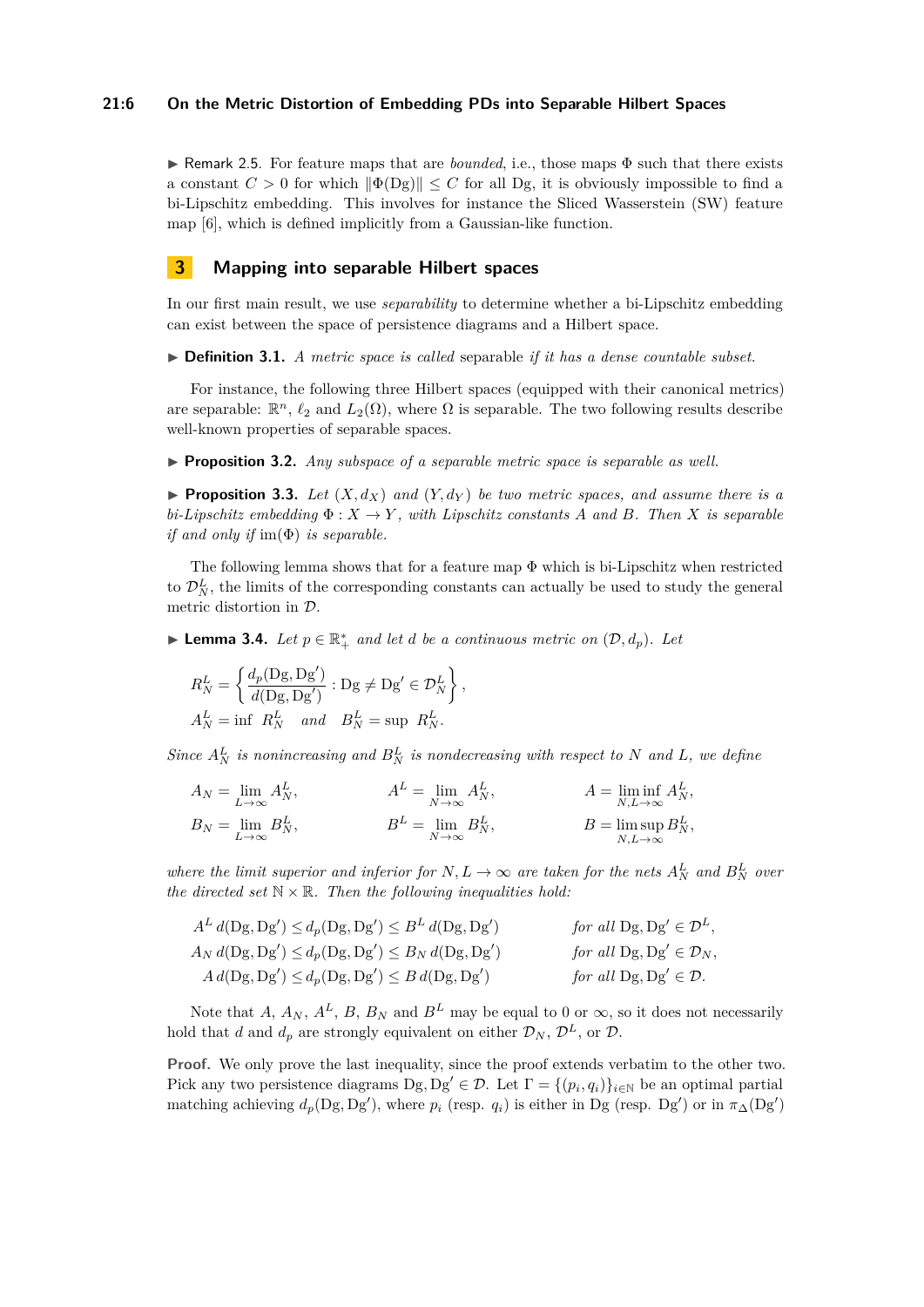(resp.  $\pi_{\Delta}(Dg)$ ), and where  $\pi_{\Delta}$  is the projection (in the Euclidean norm) onto the diagonal  $\Delta$ . We now define two sequences of persistence diagrams  ${Dg_n}_{n \in \mathbb{N}}$  and  ${Dg'_n}_{n \in \mathbb{N}}$  recursively with  $Dg_0 = Dg'_0 = \emptyset$  and

$$
\mathbf{D}\mathbf{g}_{n+1} = \begin{cases} \mathbf{D}\mathbf{g}_n \text{ if } p_{n+1} \in \pi_\Delta(\mathbf{D}\mathbf{g}'), \\ \mathbf{D}\mathbf{g}_n \cup \{p_{n+1}\} \text{ otherwise,} \end{cases} \qquad \mathbf{D}\mathbf{g}_{n+1}' = \begin{cases} \mathbf{D}\mathbf{g}_n' \text{ if } q_{n+1} \in \pi_\Delta(\mathbf{D}\mathbf{g}), \\ \mathbf{D}\mathbf{g}_n' \cup \{q_{n+1}\} \text{ otherwise.} \end{cases}
$$

Note that  $\Gamma$  might have only a finite number of elements if both Dg and Dg<sup>'</sup> have finite cardinalities. In this case, we set  ${Dg_n}_{n \in \mathbb{N}}$  (resp.  ${Dg'_n}_{n \in \mathbb{N}}$ ) to be constant and equal to Dg (resp.  $Dg'$ ) for sufficiently large  $n$ . Moreover, define

$$
l_n = \max\{\max\{\|p\|_{\infty} : p \in \text{Dg}_n\}, \max\{\|q\|_{\infty} : q \in \text{Dg}'_n\}\},
$$
  

$$
s_n = \max\{\text{card}(\text{Dg}_n), \text{card}(\text{Dg}'_n)\},
$$

Note that both  $\{l_n\}_{n\in\mathbb{N}}$  and  $\{s_n\}_{n\in\mathbb{N}}$  are nondecreasing. We have  $Dg_n, Dg'_n \in \mathcal{D}_{s_n}^{l_n}$  and thus

<span id="page-6-1"></span>
$$
A_{s_n}^{l_n} d(\text{Dg}_n, \text{Dg}'_n) \le d_p(\text{Dg}_n, \text{Dg}'_n) \le B_{s_n}^{l_n} d(\text{Dg}_n, \text{Dg}'_n). \tag{2}
$$

Now, since  $d_p(Dg_n, Dg) \to 0$  when  $n \to \infty$ , we have  $d(Dg_n, Dg) \to 0$  by continuity of *d*, and similarly  $d(Dg'_n, Dg') \to 0$ . Hence, we have  $d_p(Dg_n, Dg'_n) \to d_p(Dg, Dg')$  and  $d(Dg_n, Dg'_n) \to$  $d(Dg, Dg')$  with the triangle inequality. We finally obtain the desired inequality by letting  $n \to \infty$  in [\(2\)](#page-6-1).

A corollary of the previous results is that even if a feature map taking values in a separable Hilbert space might be bi-Lipschitz when restricted to  $\mathcal{D}_{N}^{L}$ , the ratio of upper and lower bound has to go to  $\infty$  as soon as the domain of the feature map is not separable.

<span id="page-6-0"></span>**Theorem 3.5.** Let  $\Phi : \mathcal{D}_{\Phi} \to \mathcal{H}$  be a feature map defined on a non-separable subspace  $\mathcal{D}_{\Phi}$ *of persistence diagrams containing every*  $\mathcal{D}_N^L$ , *i.e.*,  $\mathcal{D}_N^L \subset \mathcal{D}_{\Phi}$  *for each*  $N, L$ *. Assume*  $\Phi$  *takes values in a separable Hilbert space*  $H$ *, and that*  $\Phi$  *is bi-Lipschitz on each*  $\mathcal{D}_N^L$  *with constants*  $A_N^L, B_N^L$ . Then  $B_N^L/A_N^L \to \infty$  as  $N, L \to \infty$ .

Note that, by Theorem 12 in [\[18\]](#page-13-16), if the *p*-total persistence, i.e., the *p*-diagram distance to the empty diagram, of each element of  $\mathcal{D}_{\Phi}$  is finite, then  $\mathcal{D}_{\Phi}$  becomes separable w.r.t.  $d_p$ . In particular, this means that  $\mathcal{D}_N^L$  is separable for each *N*, *L*. Moreover, this shows that Theorem [3.5](#page-6-0) applies only to domains  $\mathcal{D}_{\Phi}$  containing at least one diagram whose *p*-total persistence is infinite, in particular, a diagram with an infinite number of points.

However, many feature maps defined in the literature, such as the Persistence Weighted Gaussian feature map [\[17\]](#page-13-11) or the Landscape feature map [\[4\]](#page-13-4), are actually defined on such domains, and take values in separable spaces, such as the function space  $L^2(\Omega)$ , where  $\Omega$  is the upper half-plane  $\{(x, y) : x \leq y\}$ . Hence, to illustrate how Theorem [3.5](#page-6-0) applies to these feature maps, we now provide two lemmata. In the first one, we define a set  $S$  which is not separable with respect to  $d_1$ , and in the second one, we show that, nevertheless,  $S$  is actually included in the domain  $\mathcal{D}_{\Phi}$  of these feature maps.

<span id="page-6-2"></span>► **Lemma 3.6.** *Consider the set of points*  $P = \{(k, k + \frac{1}{k}) \in \mathbb{R}^2 : k \in \mathbb{N}\}\$ , and define the *set* S of persistence diagrams as the power set  $S = \mathcal{P}(P)$ . Then  $(S, d_1)$  is not separable.

**Proof.** Let  $p_k = (k, k + \frac{1}{k}) \in \mathbb{R}^2$  for all  $k \in \mathbb{N}$ . Then we have  $\mathcal{S} = {\text{Dg}}_u\}_{u \in \mathcal{U}}$ , where  $\mathcal{U} = \{0,1\}^{\mathbb{N}}$  is the set of sequences with values in  $\{0,1\}$ , and where  $Dg_u = \{p_i : i \in \text{supp}(u)\}.$ First note that since the sequences  $u \in \mathcal{U}$  can have infinite support, the spaces  $\mathcal{U}$  and  $S = \{Dg_u\}_{u \in \mathcal{U}}$  are not countable.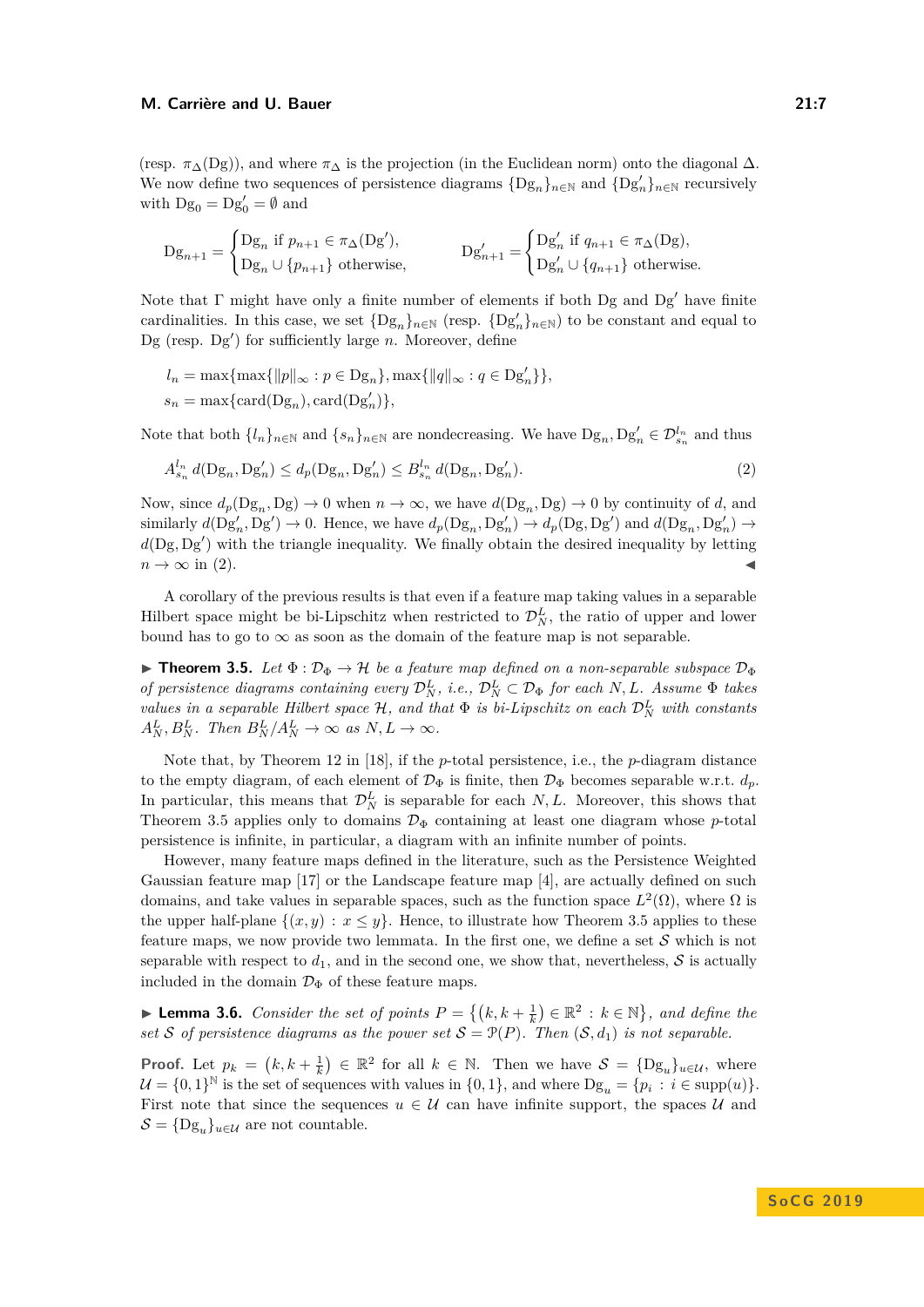#### **21:8 On the Metric Distortion of Embedding PDs into Separable Hilbert Spaces**

Let  $\sim$  be the equivalence relation on S defined as

$$
Dg_u \sim Dg_v \iff |\text{supp}(u) \triangle \text{supp}(v)| < \infty,
$$

where  $\triangle$  denotes the symmetric difference of sets. Since the set of sequences with finite support is countable, it follows that each equivalence class  $[Dg_u]_∼$  is countable as well. In particular, this means that the set of equivalence classes  $S/\sim$  is uncountable, since otherwise S would be countable as a countable union of countable equivalence classes.

We now prove the result by contradiction. Assume that S is separable, and let  $S' \subset S$ be the corresponding dense countable subset of S. Let  $\epsilon > 0$ . Then for each  $u \in \mathcal{U}$ , there is at least one sequence  $u' \in \mathcal{U}$  such that  $Dg_{u'} \in \mathcal{S}'$  and  $d_1(Dg_u, Dg_{u'}) \leq \epsilon$ . We now claim that every such *u'* satisfies  $Dg_{u'} \in [Dg_u]_{\sim}$ . Indeed, assume  $Dg_{u'} \notin [Dg_u]_{\sim}$  and let  $\mathcal{I} = \text{supp}(u') \triangle \text{supp}(u)$ . Then, since  $|\mathcal{I}| = \infty$ , we would have

$$
d_1(\mathrm{Dg}_u, \mathrm{Dg}_{u'}) = \sum_{k \in \mathcal{I}} \frac{1}{k} = \infty > \epsilon,
$$

which is not possible. Hence, this means that  $|S'| \geq |S/\sim|$ . However, we showed that  $S/\sim$ is uncountable, meaning that  $\mathcal{S}'$  is uncountable as well, which leads to a contradiction, since  $S'$  is countable by assumption.

We now show that the Persistence Weighted Gaussian and the Landscape feature maps are well-defined on the set  $S$ . Let us first formally define these feature maps.

<span id="page-7-1"></span>**Definition 3.7.** *Given*  $p = (u, v) \in \mathbb{R}^2$ ,  $u \le v$ , let  $\phi_p$  be the piecewise linear hat function *defined as*

$$
\phi_p(t) = \begin{cases} \frac{v-u}{2} (1 - \frac{2}{v-u} |t - \frac{u+v}{2}|) & \text{if } x \le t \le y, \\ 0 & \text{otherwise.} \end{cases}
$$

*Then, given a persistence diagram* Dg*, let*  $\lambda_k : t \mapsto \max_k {\phi_p(t)}_{p \in Dg}$ *, where*  $\max_k$  *denotes the k-th largest element. The* Landscape feature map *is defined as:*

$$
\Phi_{\mathcal{L}} : \mathrm{Dg} \mapsto \bar{\lambda}, \quad \text{where} \quad \bar{\lambda}(x, y) = \begin{cases} \lambda_{\lceil x \rceil}(y) & x \ge 0, \\ 0 & \text{otherwise.} \end{cases}
$$

<sup>2</sup>*σ*<sup>2</sup> *.*

**Definition 3.8.** Let  $\omega : \mathbb{R}^2 \to \mathbb{R}$  be a weight function and  $\sigma > 0$ . The Persistence Weighted Gaussian *feature map is defined as:*

$$
\Phi_{\text{PWG}}^{\omega}: \mathrm{Dg} \mapsto \sum_{p \in \mathrm{Dg}} \omega(p) e^{-\frac{\|\cdot - p\|_2^2}{2\sigma^2}}
$$

<span id="page-7-0"></span>**Proposition 3.9.** Let  $\omega$  be the weight function  $(x, y) \mapsto (y - x)^2$ . Let S be the set of *persistence diagrams defined in Lemma [3.6.](#page-6-2) Then:*

$$
\mathcal{S} \subset \mathcal{D}_{\Phi_{\mathrm{PWG}}^{\omega}} \text{ and } \mathcal{S} \subset \mathcal{D}_{\Phi_{\mathrm{L}}}.
$$

**Proof.** Let  $u_k \in \mathcal{U}$  be the sequence defined with  $u_n = 1$  if  $n \leq k$  and  $u_n = 0$  otherwise. To show the desired result, it suffices to show that  $\{\Phi_{\text{PWG}}^{\omega}(Dg_{u_k})\}_{k \in \mathbb{N}}$  and  $\{\Phi_{\text{L}}(Dg_{u_k})\}_{k \in \mathbb{N}}$  are Cauchy sequences in  $L^2(\mathbb{R}^2)$ . Let  $q \ge p \ge 1$ , and let us study  $\|\Phi(\mathrm{Dg}_{u_q}) - \Phi(\mathrm{Dg}_{u_p})\|_{L^2(\mathbb{R}^2)}^2$ for each feature map.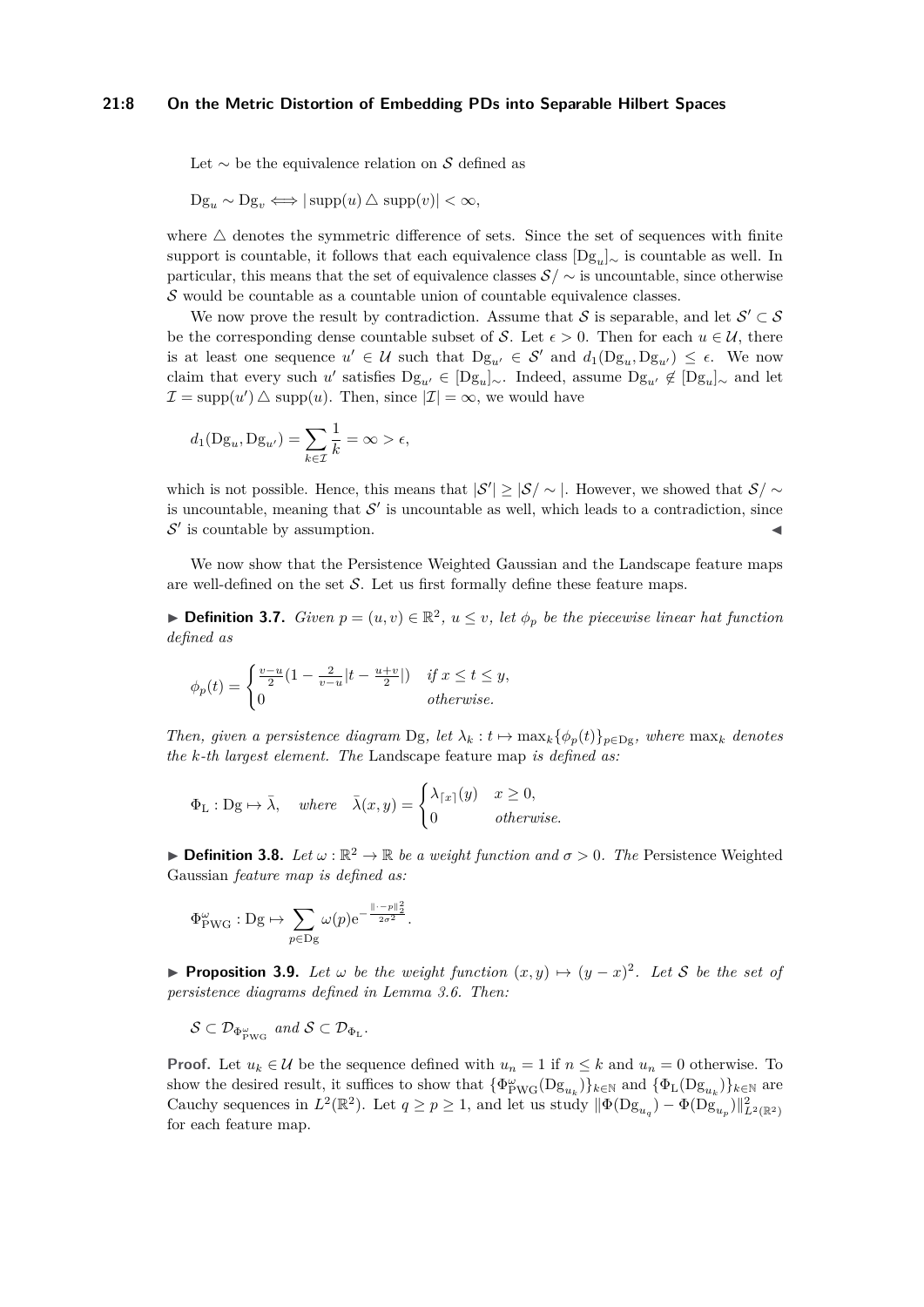Case  $\Phi_{\text{PWG}}^{\omega}$ . We have the following inequalities:

$$
\|\Phi_{\text{PWG}}^{\omega}(\text{Dg}_{u_{q}}) - \Phi_{\text{PWG}}^{\omega}(\text{Dg}_{u_{p}})\|_{L^{2}(\mathbb{R}^{2})}^{2}
$$
\n
$$
= \int_{\mathbb{R}^{2}} \left( \sum_{k=p}^{q} \frac{1}{k^{2}} e^{-\frac{\|x-p_{k}\|_{2}^{2}}{2\sigma^{2}}}\right)^{2} dx = \sum_{k=p}^{q} \sum_{l=p}^{q} \frac{1}{k^{2l^{2}}} \int_{\mathbb{R}^{2}} e^{-\frac{\|x-p_{k}\|_{2}^{2} + \|x-p_{l}\|_{2}^{2}}{2\sigma^{2}}} dx
$$
\n
$$
= \pi \sigma^{2} \sum_{k=p}^{q} \sum_{l=p}^{q} \frac{1}{k^{2l^{2}}} e^{-\frac{\|p_{k}-p_{l}\|_{2}^{2}}{4\sigma^{2}}} \text{ (cf Appendix C in [20])}
$$
\n
$$
\leq \pi \sigma^{2} \left( \sum_{k=p}^{q} \frac{1}{k^{2}} \right) \left( \sum_{l=p}^{q} \frac{1}{l^{2}} \right)
$$

The result simply follows from the fact that  $\{\sum_{k=1}^{n} \frac{1}{k^2}\}_{n \in \mathbb{N}}$  is convergent and Cauchy.

Case  $\Phi_L$ . Since all triangular functions, as defined in Definition [3.7,](#page-7-1) have disjoint support,  $\overline{\phantom{a}}$ it follows that the only non-zero lambda function is  $\lambda_1 = \sum_{n=1}^{k} \phi_n$ , where  $\phi_n$  is a triangular function defined with  $\phi_n(t) = \frac{1}{2n}(1 - |2n(t - (n + \frac{1}{2n}))|)$  if  $n \le t \le n + \frac{1}{n}$  and 0 otherwise. See Figure [2.](#page-8-0)

<span id="page-8-0"></span>

**Figure 2** Image of  $\text{Dg}_{u_4}$  under  $\Phi$ <sub>L</sub>.

Hence, we have the following inequalities:

$$
\begin{aligned} \|\Phi_{\mathcal{L}}(\mathcal{Dg}_{u_q}) - \Phi_{\mathcal{L}}(\mathcal{Dg}_{u_p})\|_{L^2(\mathbb{R}^2)}^2 \\ &= \int_{\mathbb{R}} \left(\sum_{k=p}^q \phi_k(x)\right)^2 dx = \sum_{k=p}^q \sum_{l=p}^q \int_{\mathbb{R}} \phi_k(x)\phi_l(x) dx \\ &= \sum_{k=p}^q \int_{\mathbb{R}} \phi_k(x)^2 dx \le \sum_{k=p}^q \int_{\mathbb{R}} \phi_k(x) dx = \sum_{k=p}^q \frac{1}{4k^2} \end{aligned}
$$

Again, the result follows from the fact that  $\{\sum_{k=1}^{n} \frac{1}{k^2}\}_{n \in \mathbb{N}}$  is convergent and Cauchy.

Proposition [3.9](#page-7-0) shows that Theorem [3.5](#page-6-0) applies (with the metric  $d_1$  between persistence diagrams) to the Landscape feature map and to the Persistence Weighted Gaussian feature map with weight function  $(x, y) \mapsto (y - x)^2$  – actually, any weight function that is equivalent to or dominated by  $(y-x)^2$  when  $(y-x)$  goes to 0. Note also that the authors in [\[16\]](#page-13-6) suggest using weight functions of the form  $(x, y) \mapsto \arctan(C|y - x|^{\alpha})$ , which, in this case, means that Theorem [3.5](#page-6-0) applies if  $\alpha \geq 2$ . In particular, in this case, any lower bound for the Persistence Weighted Gaussian feature map has to go to 0 when  $N, L \rightarrow \infty$ , since an upper bound exists for this map due to its stability properties – see Corollary 3.5 in [\[17\]](#page-13-11).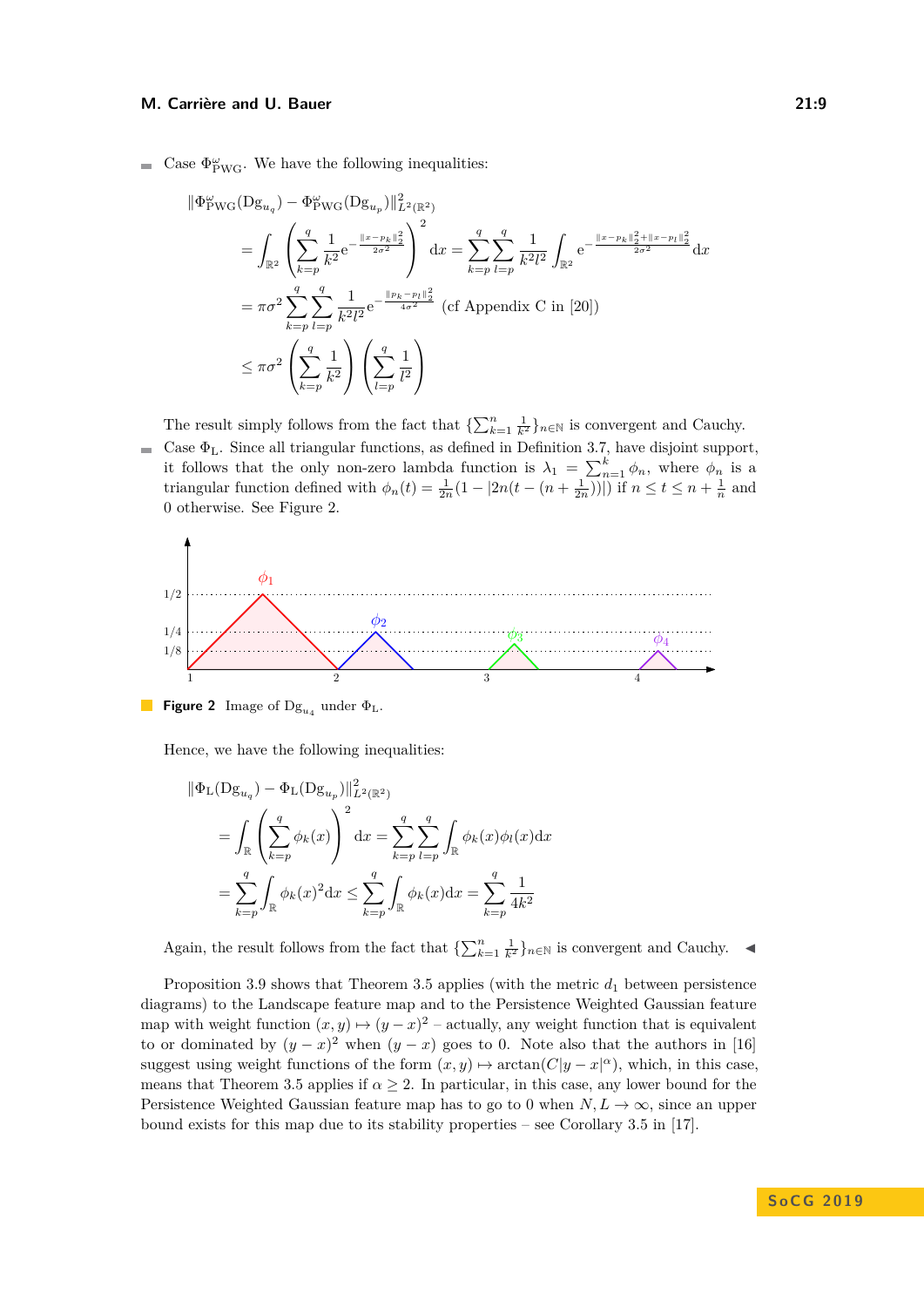## **4 Mapping into finite-dimensional Hilbert spaces**

In our second main result, we show that more can be said about feature maps into  $\mathbb{R}^n$ (equipped with the Euclidean metric), using the so-called *Assouad dimension*. This involves all vectorization methods for persistence diagrams that we described in the related work.

#### **Assouad dimension**

 $\triangleright$  **Definition 4.1** (Paragraph 10.13 in [\[12\]](#page-13-17)). Let  $(X, d_X)$  be a metric space. Given a subset  $E \subset X$  *and*  $r > 0$ , let  $N_r(E)$  be the least number of open balls of radius less than or equal to *r that can cover E. The* Assouad dimension *of X is:*

 $\dim_{A}(X, d_{X}) = \inf \{ \alpha > 0 : \exists C > 0 \text{ s.t. } \sup_{x \in X} N_{\beta r}(B(x, r)) \le C\beta^{-\alpha}, \forall r > 0, \beta \in (0, 1] \}.$ 

Intuitively, the Assouad dimension measures the number of open balls of radius *βr* needed to cover an open ball of radius r. For example, the Assouad dimension of  $\mathbb{R}^n$  is *n*. Moreover, the Assouad dimension is preserved by bi-Lipschitz embeddings.

<span id="page-9-2"></span>**Proposition 4.2** (Lemma 9.6 in [\[22\]](#page-14-4)). Let  $(X, d_X)$  and  $(Y, d_Y)$  be metric spaces with a *bi-Lipschitz embedding*  $\Phi: X \to Y$ *. Then*  $\dim_A(X, d_X) = \dim_A(\text{im}(\Phi), d_Y)$ *.* 

The Assouad dimension is closely related to the familiar notion of *doubling* metric space, where only the number of open balls of radius *βr* needed to cover an open ball of radius *r* is considered: A metric space  $(X, d_X)$  is *doubling* if there is a constant *M* such that  $N_{\frac{r}{2}}(B(x,r)) \leq M$  for all  $x \in X$  and  $r > 0$ . In terms of Assouad dimension, this is equivalent to dim<sub>A</sub> $(X, d_X) < \infty$  [\[12\]](#page-13-17). Hence, the property of being doubling is also preserved under bi-Lipschitz maps.

#### **Non-embeddability**

We now show that  $\mathcal{D}_{N}^{L}$  cannot be embedded into  $\mathbb{R}^{n}$  with bi-Lipschitz embeddings. The proof of this fact is a consequence of the following lemma:

<span id="page-9-0"></span>► **Lemma 4.3.** *Let*  $p \in \mathbb{N} \cup \{\infty\}$ *,*  $N \in \mathbb{N}$ *, and*  $L > 0$ *. Then*  $\dim_{A}(\mathcal{D}_{N}^{L}, d_{p}) = \infty$ *.* 

**Proof.** Let  $B_p$  denote an open ball with  $d_p$ . We want to show that, for any  $\alpha > 0$  and  $C > 0$ , it is possible to find a persistence diagram  $Dg \in \mathcal{D}_N^L$ , a radius  $r > 0$  and a factor  $\beta \in (0, 1]$ such that the number of open balls of radius at most  $\beta r$  needed to cover  $B_p(Dg, r)$  is strictly larger than  $C\beta^{-\alpha}$ . To this end, we pick arbitrary  $\alpha > 0$  and  $C > 0$ . The idea of the proof is to define Dg as the empty diagram, and to derive a lower bound on the number of balls with radius  $\beta r$  needed to cover  $B_p(Dg, r)$  by considering a family of persistence diagrams  $\{Dg'_j\}$ with only one point each, evenly distributed on the line  $\{(x, x + r) : x \in [-L, L]\}$  such that the distance between two consecutive points is *r* in the  $\ell_{\infty}$ -distance. Indeed, the pairwise distance between any two such persistence diagrams is sufficiently large so that they must belong to different balls. Then we can control the number of persistence diagrams, and thus the number of balls, by taking *r* sufficiently small.

More formally, choose  $\beta = \frac{1}{4}$ ,  $M = 1 + \lfloor C\beta^{-\alpha} \rfloor > C\beta^{-\alpha}$ , and  $r = 2L/M$ . We want to show that we have at least *M* balls in any cover by  $\beta r$ , meaning that  $|\{Dg_i\}| \geq M$ . To this end, assume we are given an arbitrary cover of  $B_p(Dg, r)$  with open balls of radius less than  $\beta r$  centered on a family  $\{Dg_i\}$  as follows:

<span id="page-9-1"></span>
$$
B_p(\text{Dg}, r) \subseteq \bigcup_i B_p(\text{Dg}_i, \beta r). \tag{3}
$$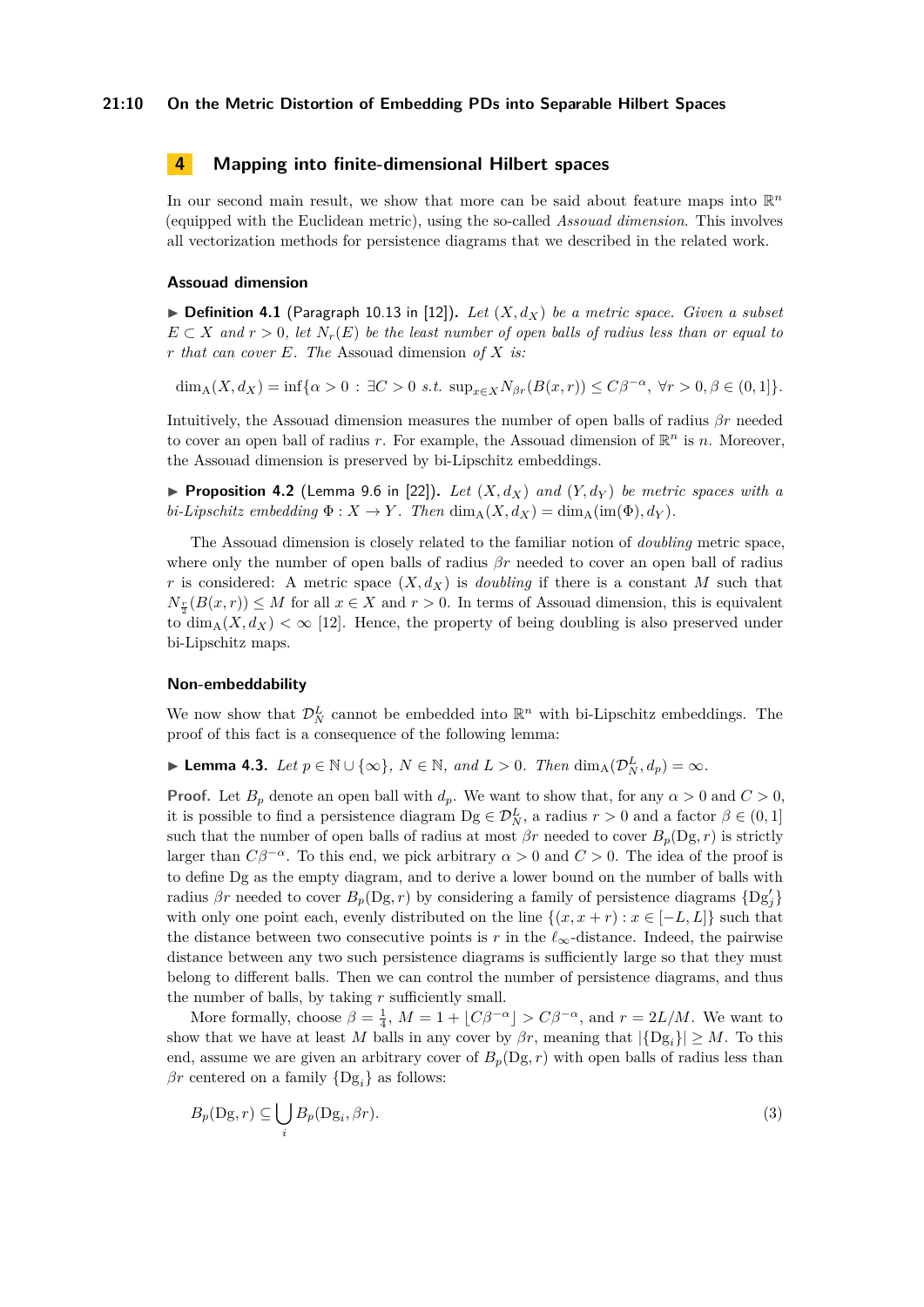<span id="page-10-1"></span>

**Figure 3** Persistence diagram used in the proof of Lemma [4.3.](#page-9-0) In this particular example, we have  $M=5$ .

We now define a particular family of persistence diagrams which all have to lie in different elements of the cover [\(3\)](#page-9-1). For any  $0 \leq j \leq M-1$ , we let  $Dg'_{j}$  denote the persistence diagram containing only the point  $(-L + jr, -L + (j + 1)r)$ , see Figure [3.](#page-10-1) It is clear that each  $Dg'_{j}$  is in  $\mathcal{D}_N^L$ .

Moreover, since  $d_p(Dg, Dg'_j) = \frac{r}{2} < r$ , it also follows that  $Dg'_j \in B_p(Dg, r)$ . Hence, according to [\(3\)](#page-9-1), each  $Dg'_{j}$  is contained in some ball  $B_p(Dg_i, \beta r)$ . Finally, note that no two  $\text{Dg}'_j \neq \text{Dg}'_k$  can be contained in the same ball  $B_p(\text{Dg}_i, \beta r)$ . Indeed, assuming that  $\text{Dg}'_j, \text{Dg}'_k \in B_p(\text{Dg}_i, \beta r)$ , since the distance between  $\text{Dg}'_j$  and  $\text{Dg}'_{j'}$  is always obtained by matching their points to the diagonal, we reach a contradiction with the following application of the triangle inequality:

$$
d_p(\text{Dg}'_j, \text{Dg}'_k) = 2^{\frac{1}{p}} \frac{r}{2} \le d_p(\text{Dg}'_j, \text{Dg}_i) + d_p(\text{Dg}_i, \text{Dg}'_k) < 2\beta r = \frac{r}{2}.
$$

This observation shows that there are at least *M* different open balls in the cover [\(3\)](#page-9-1), which concludes the proof.

The following theorem is then a simple consequence of Lemma [4.3](#page-9-0) and Proposition [4.2:](#page-9-2)

<span id="page-10-0"></span>**► Theorem 4.4.** Let  $p \in \mathbb{N} \cup \{\infty\}$  and  $n \in \mathbb{N}$ . Then, for any  $N \in \mathbb{N}$  and  $L > 0$ , there is no *bi-Lipschitz embedding between*  $(\mathcal{D}_N^L, d_p)$  *and*  $\mathbb{R}^n$ *.* 

Interestingly, the integers *N* and *n* are independent in Theorem [4.4:](#page-10-0) even if one restricts to persistence diagrams with only one point, it is still impossible to find a bi-Lipschitz embedding into  $\mathbb{R}^n$ , whatever *n* is.

## **5 Experiments**

In this section, we illustrate our main results by computing the lower metric distortion bounds for the main stable feature maps in the literature. We use persistence diagrams with increasing number of points to experimentally observe the convergence of this bound to 0, as described in Theorem [3.5.](#page-6-0) More precisely, we generate 100 persistence diagrams for each cardinality in a range going from 10 to 1000 by uniformly sampling points in the unit upper half-square  $\{(x, y) : 0 \le x, y \le 1, x \le y\}$ . See Figure [4](#page-11-0) for an illustration.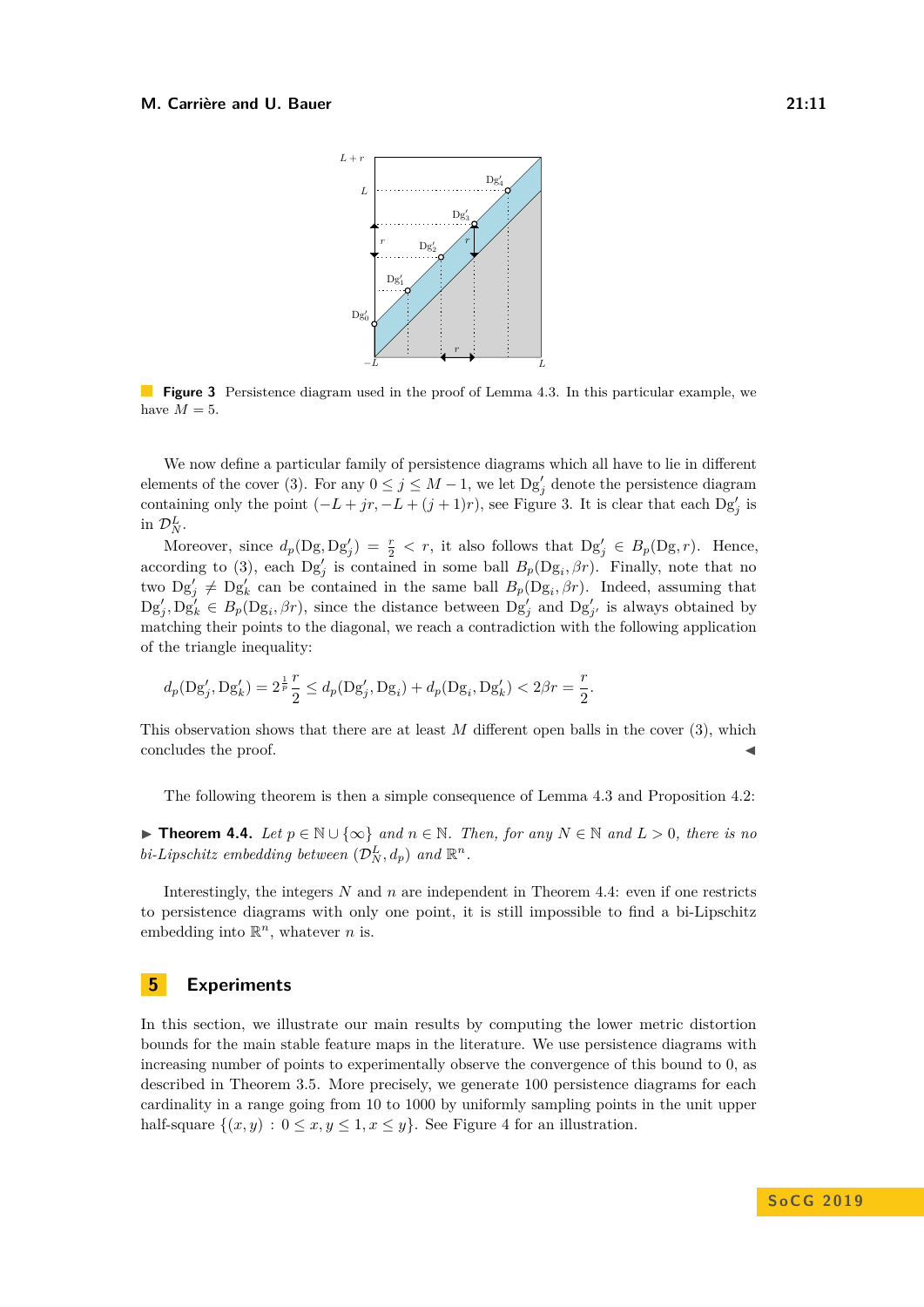#### **21:12 On the Metric Distortion of Embedding PDs into Separable Hilbert Spaces**

<span id="page-11-0"></span>

**Figure 4** Example of synthetic persistence diagrams with cardinalities 10 (upper left), 30 (upper right), 60 (lower left) and 100 (lower right) generated for the experiment.

Then, we consider the following feature maps:

- the Persistence Weighted Gaussian with unit bandwidth (PWG) [\[17\]](#page-13-11),  $\equiv$
- the Persistence Scale Space with unit bandwidth (PSS) [\[21\]](#page-14-1),  $\overline{a}$
- the Landscape (LS) [\[4\]](#page-13-4),
- the Persistence Image with resolution 10 x 10 and unit bandwidth (IM) [\[1\]](#page-13-7) ۰
- the Topological Vector with 10 dimensions (TV) [\[7\]](#page-13-5),  $\overline{\phantom{a}}$

Since most of these feature maps enjoy stability properties with respect to the first diagram distance  $d_1$ , we compute the ratios between the metrics in the Hilbert spaces corresponding to these feature maps and  $d_1$ . Moreover, we also look at the ratio induced by the square root of the Sliced Wasserstein distance SW between persistence diagrams [\[6\]](#page-13-8). Indeed, if the SW feature map is restricted to a set of persistence diagrams which are close to each other (w.r.t. the SW distance), then the distance in the corresponding Hilbert space is actually equivalent to the square root of the SW distance from the formula:

$$
\|\Phi_{\rm SW}(Dg)-\Phi_{\rm SW}(Dg')\|=\sqrt{2\left(1-e^{-SW(Dg,Dg')}\right)}
$$

Hence, we added the square root of the SW distance in our experiment. All feature maps were computed with the sklearn-tda library<sup>[1](#page-11-1)</sup>, which uses  $Hera^2$  $Hera^2$  [\[15\]](#page-13-18) as a backend to compute the first diagram distances  $d_1$  between pairs of persistence diagrams. These ratios are then displayed as boxplots in Figure [5.](#page-12-0)

It is clear from Figure [5](#page-12-0) that the extreme values of these ratios (the upper tail of the ratio distributions) increase with the cardinality of the persistence diagrams, as expected from Theorem [3.5.](#page-6-0) This is especially interesting in the case of the Sliced Wasserstein distance since the question whether the lower bound that was proved in [\[6\]](#page-13-8), which increases with the number of points in the diagrams, was tight or not, i.e., if a lower bound which is oblivious

<span id="page-11-1"></span><sup>1</sup> [https://github.com/MathieuCarriere/sklearn\\_tda](https://github.com/MathieuCarriere/sklearn_tda)

<span id="page-11-2"></span> $^2$  [https://bitbucket.org/grey\\_narn/hera](https://bitbucket.org/grey_narn/hera)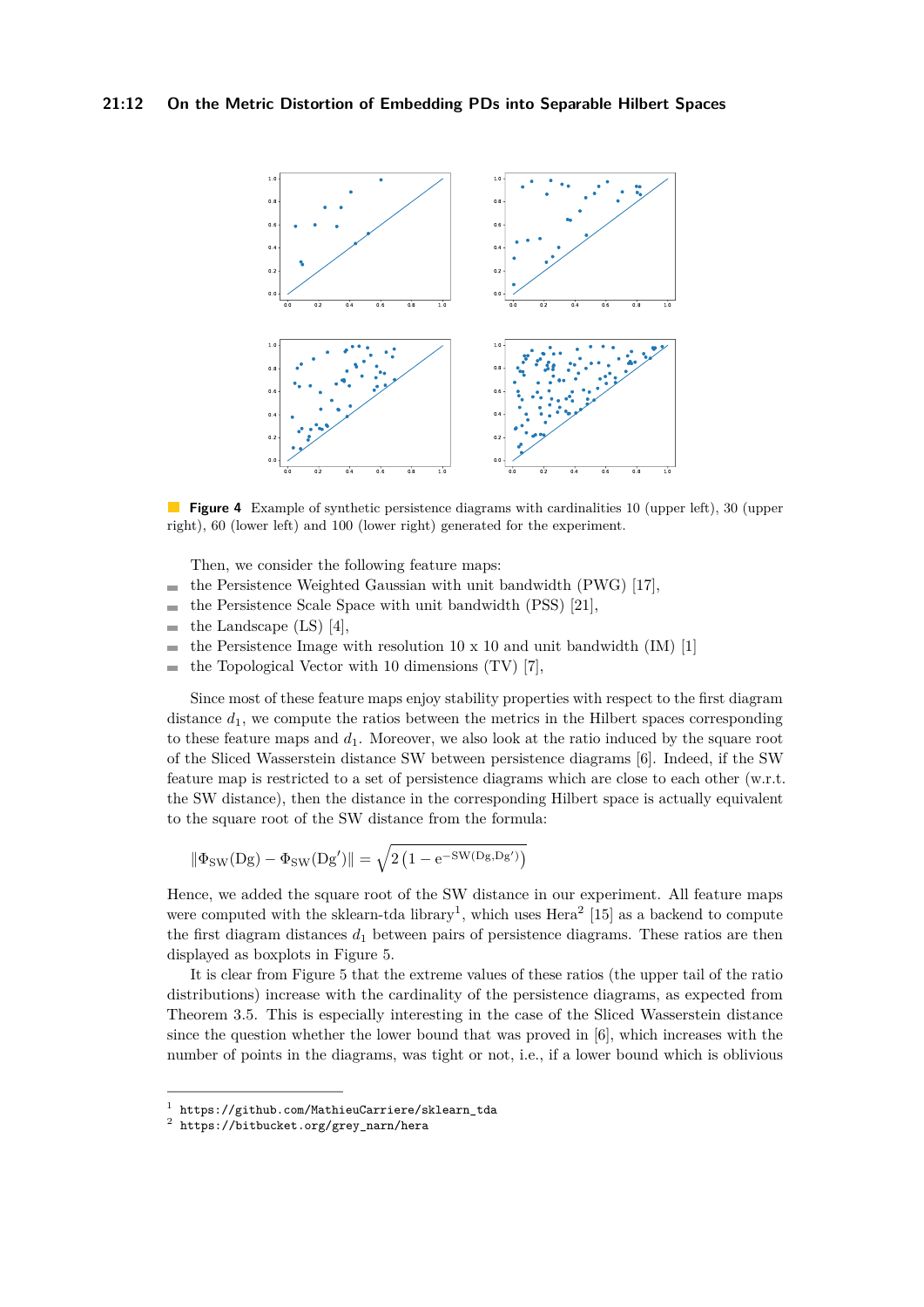<span id="page-12-0"></span>

0 10 20 30 40 50 60 70 80 90 100 PD Cardinality 0 10 20 30 40 50 60 70 80 90 100 PD Cardinality

**Figure 5** Boxplots of the ratios between distances induced by various feature maps and the first diagram distance *d*1.

to the number of points could be derived, is still open. Hence, it seems from Figure [5](#page-12-0) that this is not the case empirically. It is also interesting to notice that the divergence speed of these ratios differ from a feature map to another. More precisely, it seems like the metric distortion bounds increase linearly with the cardinalities for the TV and LS feature maps and the Sliced Wasserstein distance, while it is increasing at a much lower speed for the other feature maps.

## **6 Conclusion**

In this article, we provided two important theoretical results about the embedding of persistence diagrams in separable Hilbert spaces, which is a common technique in TDA to feed machine learning algorithms with persistence diagrams. Indeed, most of the recent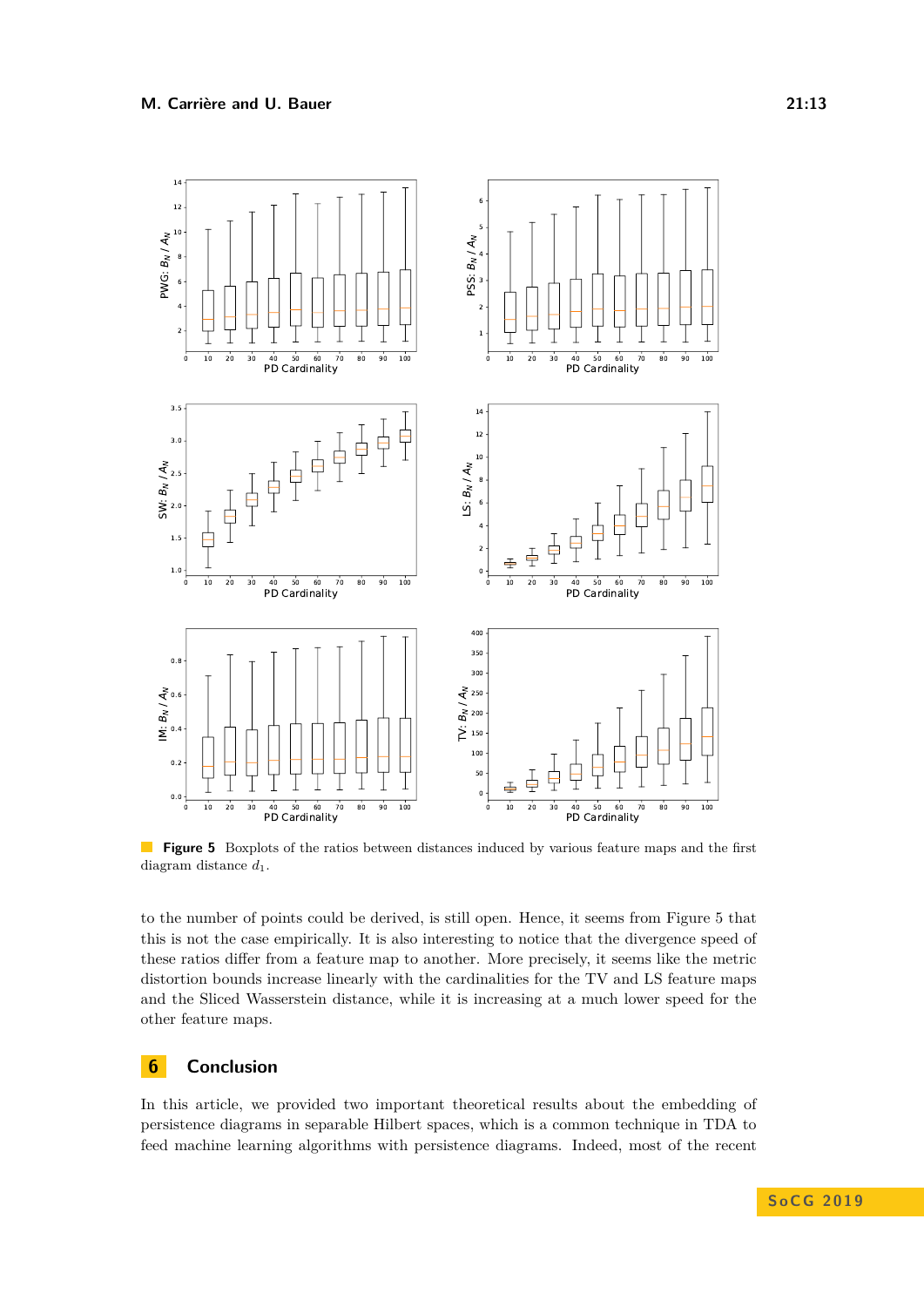#### **21:14 On the Metric Distortion of Embedding PDs into Separable Hilbert Spaces**

attempts have defined feature maps for persistence diagrams into Hilbert spaces and showed these maps were stable with respect to the first diagram distance, and conjectured whether a lower bound holds as well or not. In this work, we proved that this is never the case if the Hilbert space is finite dimensional, and that such a lower bound has to go to zero with the number of points for most other feature maps in the literature. We also provided experiments that confirm this result, by showing a clear increase of the metric distortion with the number of points for persistence diagrams generated uniformly in the unit upper half-square.

#### **References**

- <span id="page-13-7"></span>**1** Henry Adams, Tegan Emerson, Michael Kirby, Rachel Neville, Chris Peterson, Patrick Shipman, Sofya Chepushtanova, Eric Hanson, Francis Motta, and Lori Ziegelmeier. Persistence Images: A Stable Vector Representation of Persistent Homology. *Journal of Machine Learning Research*, 18(8):1–35, 2017.
- <span id="page-13-1"></span>**2** Ulrich Bauer and Michael Lesnick. Induced matchings and the algebraic stability of persistence barcodes. *Journal of Computational Geometry*, 6(2):162–191, 2015.
- <span id="page-13-10"></span>**3** Christian Berg, Jens Christensen, and Paul Ressel. *Harmonic Analysis on Semigroups: Theory of Positive Definite and Related Functions*. Springer, 1984.
- <span id="page-13-4"></span>**4** Peter Bubenik. Statistical Topological Data Analysis using Persistence Landscapes. *Journal of Machine Learning Research*, 16:77–102, 2015.
- <span id="page-13-0"></span>**5** Gunnar Carlsson. Topology and Data. *Bulletin of the American Mathematical Society*, 46:255–308, 2009.
- <span id="page-13-8"></span>**6** Mathieu Carrière, Marco Cuturi, and Steve Oudot. Sliced Wasserstein Kernel for Persistence Diagrams. In *Proceedings of the 34th International Conference on Machine Learning*, 2017.
- <span id="page-13-5"></span>**7** Mathieu Carrière, Steve Oudot, and Maks Ovsjanikov. Stable Topological Signatures for Points on 3D Shapes. *Computer Graphics Forum*, 34, 2015.
- <span id="page-13-2"></span>**8** Frédéric Chazal, Vin de Silva, Marc Glisse, and Steve Oudot. *The Structure and Stability of Persistence Modules*. Springer, 2016.
- <span id="page-13-3"></span>**9** David Cohen-Steiner, Herbert Edelsbrunner, and John Harer. Stability of Persistence Diagrams. *Discrete and Computational Geometry*, 37(1):103–120, 2007.
- <span id="page-13-13"></span>**10** Barbara Di Fabio and Massimo Ferri. Comparing Persistence Diagrams Through Complex Vectors. In *Image Analysis and Processing – ICIAP 2015*, pages 294–305, 2015.
- <span id="page-13-14"></span>**11** Herbert Edelsbrunner and John Harer. *Computational Topology: an introduction*. AMS Bookstore, 2010.
- <span id="page-13-17"></span>**12** Juha Heinonen. *Lectures on Analysis on Metric Spaces*. Springer, 2001.
- <span id="page-13-9"></span>**13** Christoph Hofer, Roland Kwitt, Marc Niethammer, and Andreas Uhl. Deep Learning with Topological Signatures. In *Advances in Neural Information Processing Systems 30*, pages 1633–1643. Curran Associates, Inc., 2017.
- <span id="page-13-12"></span>**14** Sara Kališnik. Tropical Coordinates on the Space of Persistence Barcodes. *Foundations of Computational Mathematics*, 2018.
- <span id="page-13-18"></span>**15** Michael Kerber, Dmitriy Morozov, and Arnur Nigmetov. Geometry Helps to Compare Persistence Diagrams. *Journal of Experimental Algorithmics*, 22:1.4:1–1.4:20, September 2017.
- <span id="page-13-6"></span>**16** Genki Kusano, Kenji Fukumizu, and Yasuaki Hiraoka. Persistence Weighted Gaussian Kernel for Topological Data Analysis. In *Proceedings of the 33rd International Conference on Machine Learning*, pages 2004–2013, 2016.
- <span id="page-13-11"></span>**17** Genki Kusano, Kenji Fukumizu, and Yasuaki Hiraoka. Kernel Method for Persistence Diagrams via Kernel Embedding and Weight Factor. *Journal of Machine Learning Research*, 18(189):1–41, 2018.
- <span id="page-13-16"></span>**18** Yuriy Mileyko, Sayan Mukherjee, and John Harer. Probability measures on the space of persistence diagrams. *Inverse Problems*, 27(12):124007, 2011.
- <span id="page-13-15"></span>**19** Steve Oudot. *Persistence Theory: From Quiver Representations to Data Analysis*. Number 209 in Mathematical Surveys and Monographs. American Mathematical Society, 2015.